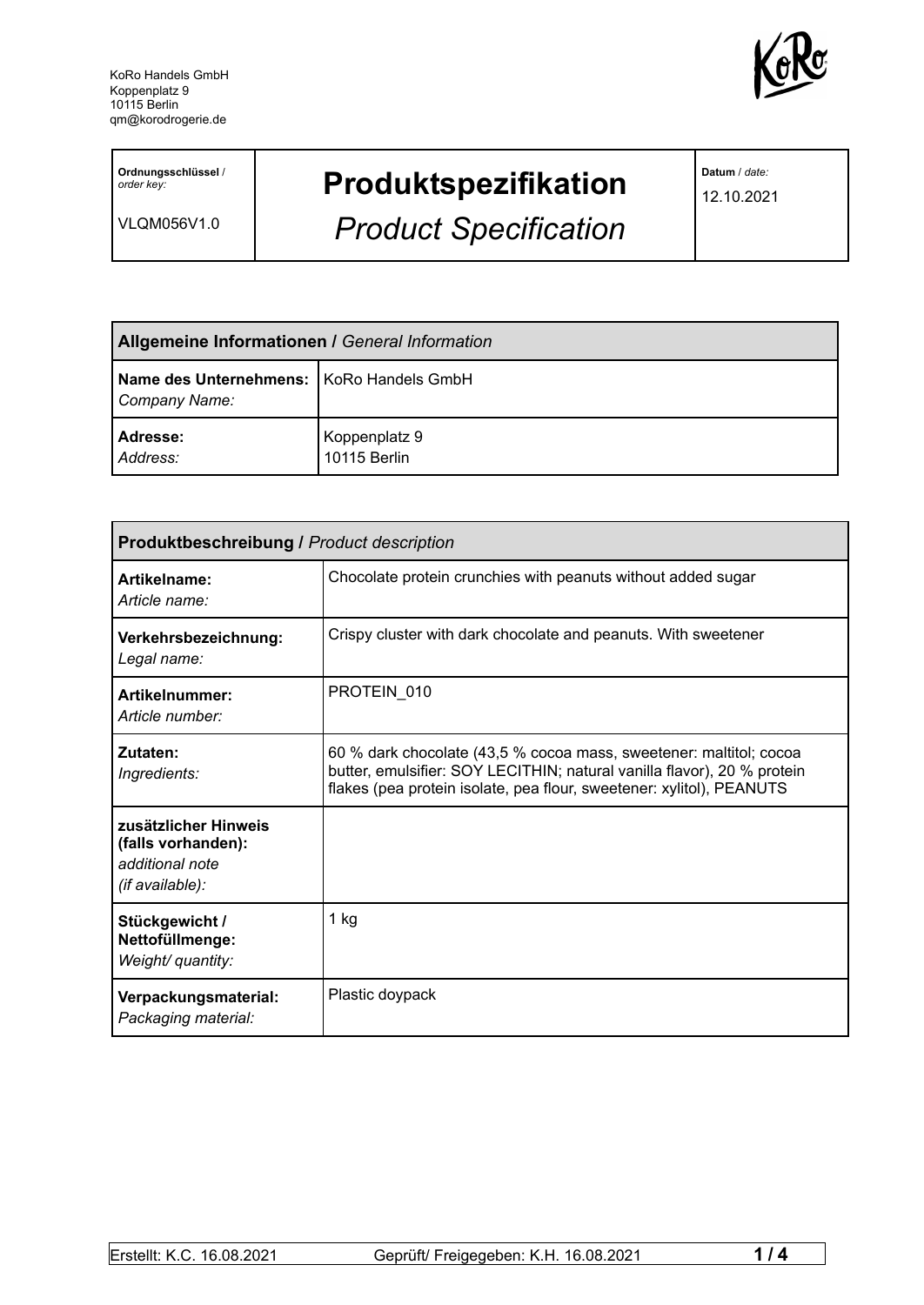

| <b>Produktbeschreibung / Product description</b>            |                                                                                                                                                                                                                                                                                                                                                                                                                                                         |
|-------------------------------------------------------------|---------------------------------------------------------------------------------------------------------------------------------------------------------------------------------------------------------------------------------------------------------------------------------------------------------------------------------------------------------------------------------------------------------------------------------------------------------|
| <b>Besondere Eigenschaften:</b><br>Special characteristics: | bio /organic (Öko-Kontrollstelle / organic control body:<br>$\Box$<br>Agriculture: $\square$ EU $\square$ non-EU<br>$\Box$ EU/ non-EU<br>fairtrade / fairtrade<br>$\overline{\phantom{a}}$<br>x vegan / vegan<br>x vegetarisch / vegetarian<br>$\Box$ glutenfrei / glutenfree<br>laktosefrei / lactose-free<br>ohne Zuckerzusatz* / without added sugar*<br>Ш<br>andere / others:<br>ticana yan Natur aya Zuaker anthaltan (may santain ayner naturally |

*\*kann von Natur aus Zucker enthalten / may contain sugar naturally*

| Sensorische Beschreibung / Sensorical description |                                       |  |
|---------------------------------------------------|---------------------------------------|--|
| Aussehen / Farbe:<br>Appearance / Colour:         | Dark clusters                         |  |
| Geschmack:<br>Flavour:                            | Dark chocolate, peanut                |  |
| Geruch:<br>Odour:                                 | Chocolate, peanut                     |  |
| Konsistenz:<br>Texture:                           | Crunchy, characteristic for chocolate |  |

| Nährwertangaben pro 100 g / Nutritional information per 100 g  |            |           |
|----------------------------------------------------------------|------------|-----------|
| Energie: I Energy value:                                       | 1875 / 448 | kJ / kcal |
| Fett: I Fat:                                                   | 28         | g         |
| Davon gesättigte Fettsäuren: I of which saturated fatty acids: | 12         | g         |
| Kohlenhydrate: I Carbohydrates:                                | 37         | g         |
| Davon Zucker: / Of which sugar:                                | 1,4        | g         |
| Ballaststoffe: / Fibre:                                        | 8,3        | g         |
| Eiweiß: / Protein:                                             | 23         | g         |
| Salz: / Salt:                                                  | 0,36       | g         |
| sonstige Angaben: / other values:                              |            | % NRV**   |
|                                                                |            |           |

*\*\*Nutritional Reference Value according to regulation (EU) Nr. 1169/2011/*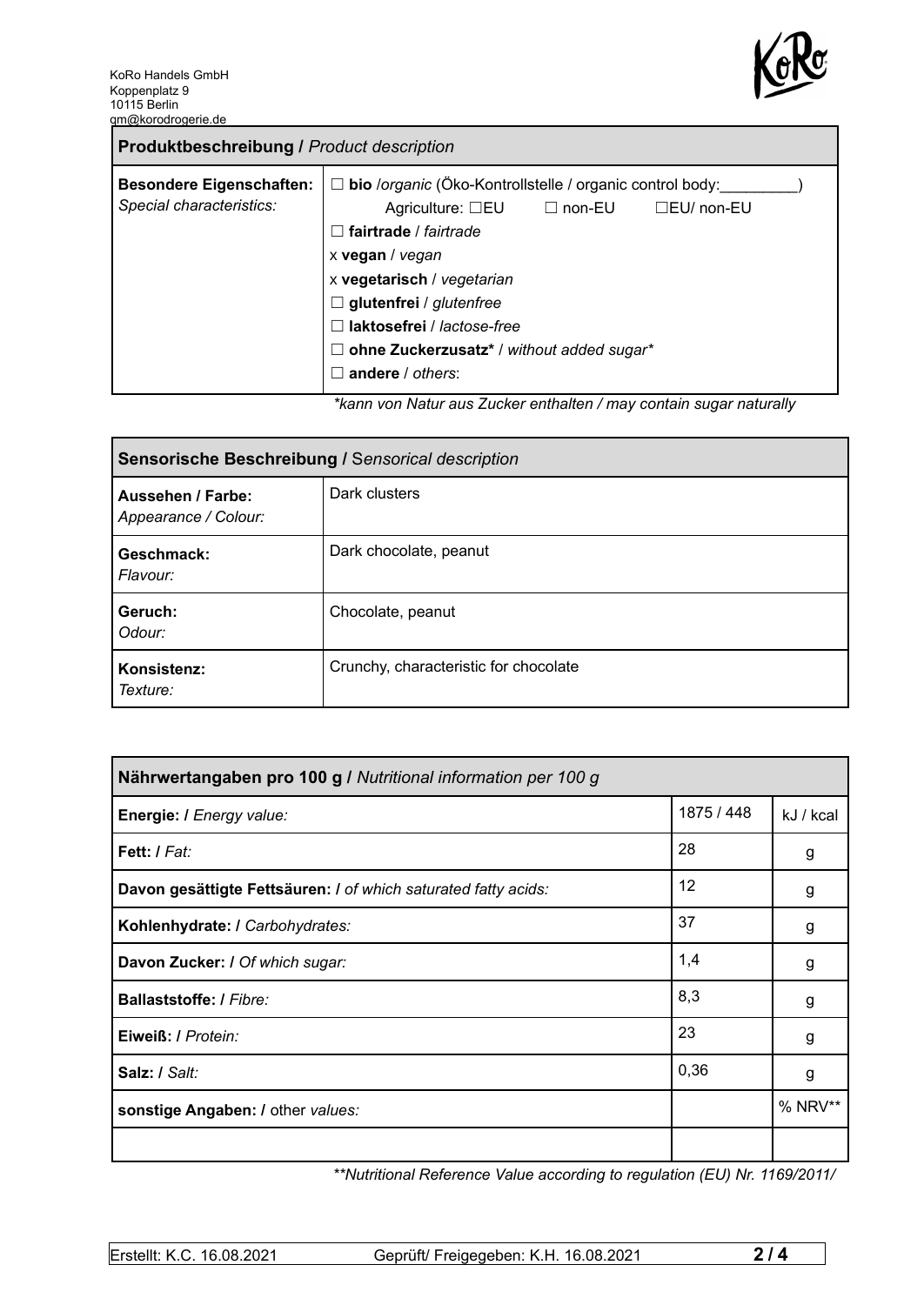

| Lagerung und Haltbarkeit / Storage and Shelf Life             |                                                         |  |
|---------------------------------------------------------------|---------------------------------------------------------|--|
| Optimale<br>Lagerungsbedingungen:<br>Storage recommendations: | Store in a cool and dry place, protected from sunlight. |  |
| Mindesthaltbarkeit:<br><b>Expected shelf life:</b>            | 10 months                                               |  |

## **Allergenkennzeichnung gemäß LMIV 1169 / 2011 /** *Allergen Declaration according to EU Regulation 1169 / 2011*

**Legende:** *Key*

*a.* **Allergen ist in der Rezeptur enthalten /** *Allergen contained in recipe*

- *b.* **Risiko der Kreuzkontamination ist möglich /** *Possible risk of cross contamination*
- **c. Allergen ist in der Rezeptur nicht enthalten /** *Allergen not contained in recipe*

|                                                     | a             | b                 | C |
|-----------------------------------------------------|---------------|-------------------|---|
| Glutenhaltiges Getreide / gluten-containing cereals | $\Box$        |                   | X |
| Krustentiere / Crustaceans:                         |               |                   | X |
| Ei / Egg                                            |               |                   | X |
| Fisch / Fish                                        |               |                   | X |
| Soja / Soy                                          | X             |                   |   |
| Milch (Laktose) / Milk (lactose)                    | П             | $\mathsf{x}$      | П |
| Erdnüsse / Peanuts                                  | X             | $\perp$           | П |
| Andere Schalenfrüchte*** / Other edible nuts***     | П             | X                 | П |
| Sellerie / Celery                                   | П             | П                 | X |
| Senf / Mustard                                      | П             | $\vert \ \ \vert$ | X |
| Sesam / Sesame                                      | Ш             |                   | X |
| Schwefeldioxid und Sulphite / Sulphur dioxide       | $\mathcal{L}$ |                   | X |
| Lupinen / Lupin                                     |               |                   | X |
| <b>Weichtiere / Molluscs</b>                        |               |                   | X |

## **\*\*\* Mandeln /** *Almonds***, Haselnüsse /** *Hazelnuts***, Walnüsse /** *Walnuts***, Cashewnüsse /** *Cashews***, Pecannüsse,** *Pecans,* **Paranüsse /** *Brazil nuts***, Pistazien /** *Pistachios***, Macadamianüsse /** *Macadamia nuts*